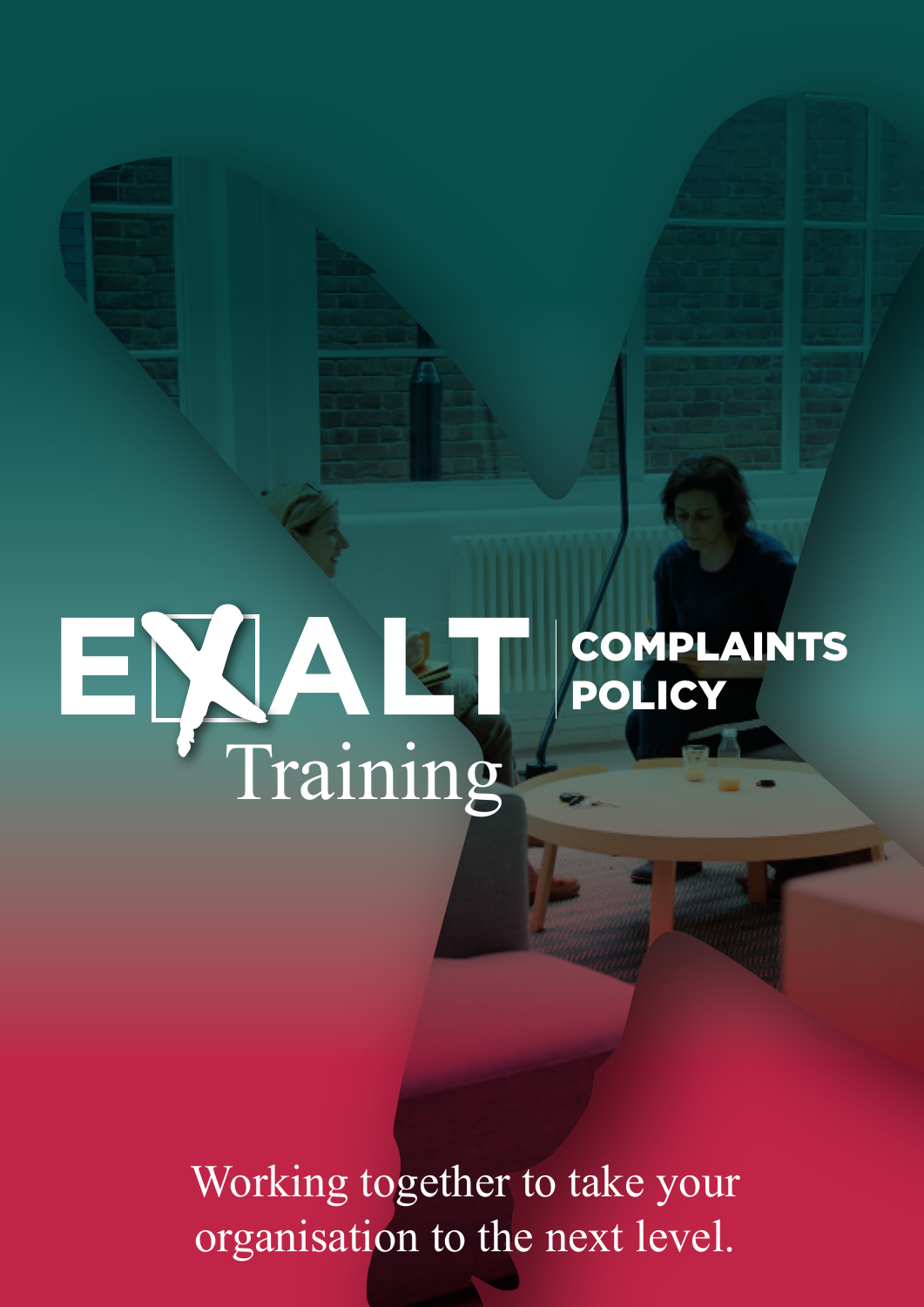

# **Complaints Policy**

Exalt Training Ltd will promote this policy and ensure commitment towards the policy is secured through the induction programme and through continuous training of our employees in implementing the policy so that our apprentices and their employers are confident that they can raise a complaint where needed and that its will be acknowledged and addressed effectively.

#### **Policy Review**

This policy will be reviewed at least annually by the CEO, SLT and the Quality Manager and updated as required.

#### **POLICY STATEMENT**

- 1.1 Exalt Training Ltd strives for excellence and aims to continually improve its standards of provision. However, it is recognised that sometimes learners, employers and stakeholders will feel that they have cause to complain about the service they have received.
- 1.2 Exalt Training Ltd will aim to put things right quickly for our customers when they go wrong by keeping our customers informed of the progress of their complaint and the results of any investigation.

# 1. **REASON FOR THE POLICY**

- 2.1 Exalt Training Ltd is committed to resolving complaints quickly, fairly, and effectively as it aims to provide a suitable learning environment that maximises the academic, social and personal opportunities for all its learners.
- 2.2 Any customer concerns about the standards of service provided by Exalt Training Ltd will be treated seriously and will be used by the Company to improve its provision.

#### 2. **POLICY OBJECTIVES**

- 3.1 Exalt Training Ltd seeks to ensure that all complaints are dealt with seriously, fairly, and consistently. To learn from each complaint to improve future performance and set performance targets for responding to complaints and monitor our performance against these targets.
- 3.2 Exalt Training Ltd will advise our customers of their right to appeal if they remain dissatisfied after their complaint has been through all stages of the internal Complaints Procedure.

| <b>Exalt Training Ltd</b> |          | Ref. No.              | PP034 | <b>AOR</b> | ΗR          |
|---------------------------|----------|-----------------------|-------|------------|-------------|
| Date                      | 31/01/22 | <b>Version Number</b> | ر     |            | Page 1 of 6 |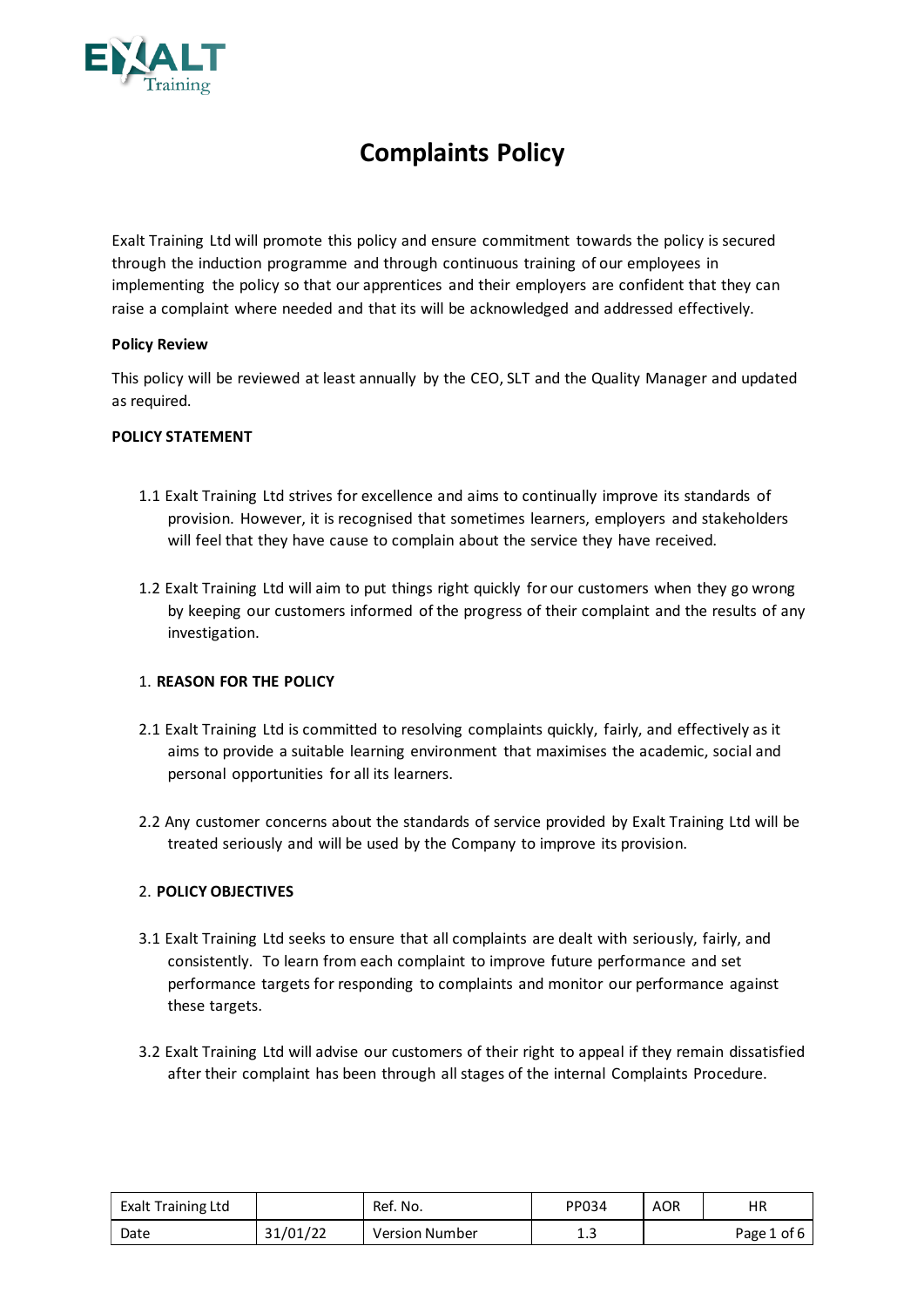

- 3.3 Exalt Training Ltd will ensure that all learners, employers, and stakeholders are aware of the process for making a complaint and that staff are aware of the process to be followed should a complaint arise.
- 3.4 All complaints will be handled sensitively and in line with the Company's Equality and Diversity policy.

# 3. **POLICY**

# 4.1 **How to raise a complaint?**

Complaints may be made verbally, or in writing. Exalt Training Ltd commit to handling your complaint as quickly and thoroughly as possible. Verbal complaints can be made in two ways:

- Telephoning the head office
- In person, by scheduling an appointment with a Senior Manager
- 4.2 You may also submit your complaint in writing, setting out the nature of your complaint in as much detail as possible and sending to quality@exalt-training.com

#### 4.3 **How long does it take for a complaint to be resolved - Response Times**

- All telephone calls requesting a return call received before noon will be returned that same day; those received in the afternoon will be returned by the end of the next working day. Letters will be acknowledged within 3 working days on receipt and a full reply will be sent within 14 working days of receipt. Further response times are set out in the procedure itself.
- At all stages the complainant will be kept informed as to what is happening with their complaint or appeal. If for whatever reason it is not possible to deal with the complaint within the published timescale then the complainant will be informed of this, and a reason given.

# 4.4 **Stages of the complaints procedure**

- **Stage One** In the first instance, a complaint can be made to any employee of Exalt Training Ltd. That employee will either write down the details of the complaint if the complaint is being made verbally and forward it to the CEO, any written complaints will be forwarded in the same manner.
- The complainant will be informed of the timescale within which they will receive a response as indicated above.
- If the matter is not resolved within the timescale or within a mutually agreed time, it will be referred to stage two.
- **Stage Two -** At this stage, a meeting will be convened between the person (and their representative if necessary) and an appointed employee who has not been involved

| Exalt Training Ltd |          | Ref. No.              | PP034 | <b>AOR</b> | НR          |
|--------------------|----------|-----------------------|-------|------------|-------------|
| Date               | 31/01/22 | <b>Version Number</b> | ر .   |            | Page 2 of 6 |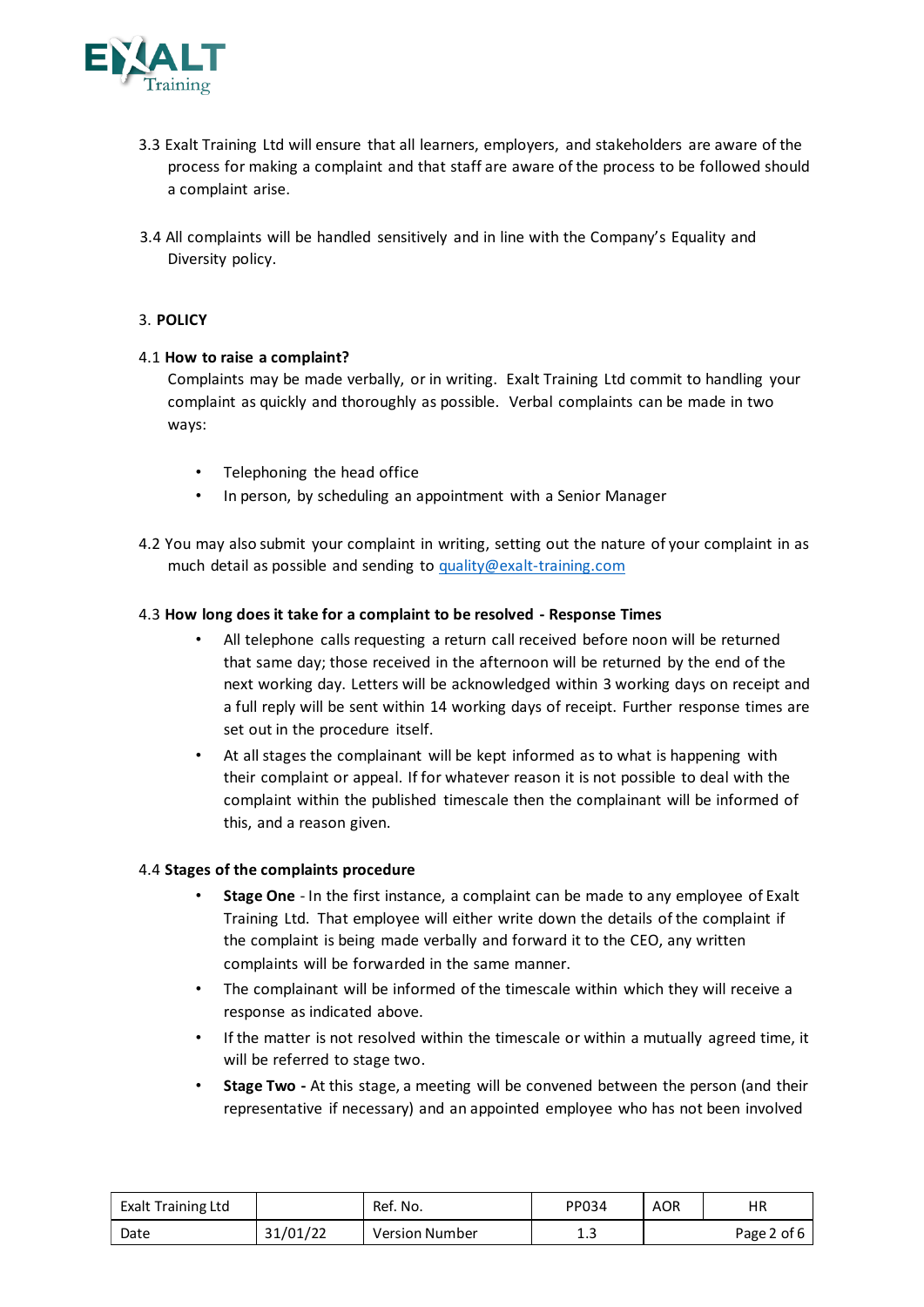

in the complaint. This will take place within 14 days of the matter being referred to stage two.

- Following discussions with all relevant parties, the appointed employee looking into the complaint will prepare a written statement of their findings and any recommendations. A copy of the statement will be given to the complainant.
- If the person complaining is not satisfied with the decision, they then have the option to appeal within 7 working days of receiving the decision. The complaint will then be referred to stage three.
- **Stage Three -** A panel will be convened of independent persons who have the relevant skill and knowledge understand the issues surrounding the complaint being made. The person making the complaint along with their representative (if appropriate) will be invited to attend the panel hearing and present their complaint. The complaint will be heard again in its entirety.
- The panel will then inform the complainant in writing of their decision within 3 working days of the hearing.
- The decision from this panel hearing is final.
- Should the Apprentice/learner be dissatisfied with outcome of the complaint and the wish to pursue the matter, they can contact the relevant Awarding Organisation indicated within, PP009 Exalt Training Ltd Appeals Policy or the undermentioned regulatory body: -

England & Wales – Ofqual Spring Place, Herald Avenue, Coventry CV5 8BA public.enquiries@ofqual.gov.uk Telephone: 0300 303 3344

- 4.5 **Recording of Complaints -** A record of a complaint and its outcome should be kept, and this should be filed separately from the individual's records.
- 4.6 **Complaints leading to disciplinary action -** This policy is concerned only with resolving complaints and not with the investigation of disciplinary matters.
- 4.7 The purpose of the complaint's procedure is not to apportion blame amongst staff. It is to investigate complaints to the satisfaction of complainants (while being fair to any staff involved) and to learn any lessons for improvement in service delivery. Inevitably however, some complaints will throw up information about serious matters, which indicate a need for disciplinary investigation.
- 4.8 A case for considering disciplinary action can be suggested at any point during the complaint's procedure, but consideration as to whether disciplinary action is warranted is a separate matter for management, outside the complaints procedure and must be subject to a separate process of investigation.

| <b>Exalt Training Ltd</b> |          | Ref. No.              | PP034     | <b>AOR</b> | ΗR          |
|---------------------------|----------|-----------------------|-----------|------------|-------------|
| Date                      | 31/01/22 | <b>Version Number</b> | 1<br>د. ⊥ |            | Page 3 of 6 |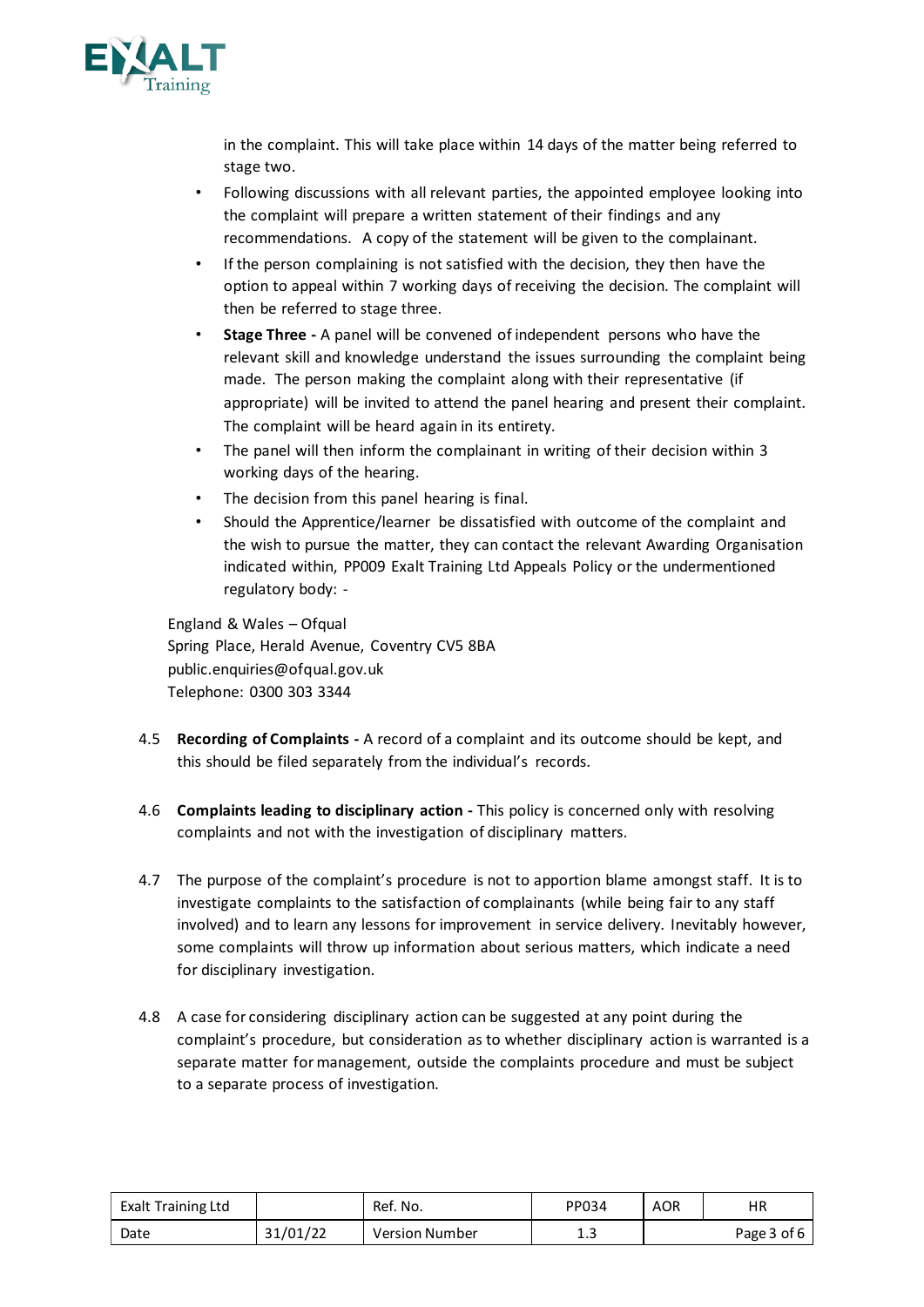

- 4.9 Relevant papers that have been accumulated during the investigation of the Complaint may be passed to the appropriate person in Exalt Training Ltd who will be considering the need for a disciplinary or other form of investigation.
- 4.10 The complaints procedure will not deal with matters, which are currently the subject of disciplinary investigation. If action is initiated under the disciplinary procedure the complainant should be advised accordingly.
- 4.11 When a decision is made to embark upon a disciplinary investigation, the processing of the complaint's procedure does not automatically cease. There may well be other aspects of the original complaint, not covered by the disciplinary inquiry that should continue to be investigated.
- 4.12 On the other hand, there may be no outstanding issues from the original complaint to be investigated, in which case the complainant should be advised that no further action would be taken other than that through the disciplinary procedure. The complainant may well ask at this point to be informed of the outcome of the disciplinary inquiry.
- 4.13 A judgment will need to be made; on the one hand, in terms of reassuring the complainant, who will be concerned that the matter complained about has been dealt with seriously and satisfactorily; and on the other, the protection of the confidentiality of the member of staff.
- 4.14 The guiding principle will be that when the disciplinary procedure is invoked, the complainant receives the same consideration and level of information as if the matter had been dealt with through the complaint's procedure. The complainant should be able to understand what happened, why it happened and what action has been taken therefore to ensure that it does not happen again. The complainant should be informed in general terms of any disciplinary sanction imposed on any staff member.
- 4.15 **Monitoring and Reporting -** The Senior Management Team will oversee complaints received by Exalt Training Ltd including continued monitoring of complaints which will form part of the quality reviews.
- 4.16 Exalt Training Ltd will be required to make available information regarding the numbers of complaints as part of its annual report.
- 4.17 Arrangements for dealing with complaints will be monitored by the Head of Funding & Compliance to identify trends and ensure that appropriate action has been taken. Procedures will be reviewed annually, both to consider any amendments that are necessary to services and procedures as well as to enable effective and satisfactory working arrangements to be maintained.

| <b>Exalt Training Ltd</b> |          | Ref. No.              | PP034 | <b>AOR</b> | ΗR          |
|---------------------------|----------|-----------------------|-------|------------|-------------|
| Date                      | 31/01/22 | <b>Version Number</b> | ر. 1  |            | Page 4 of 6 |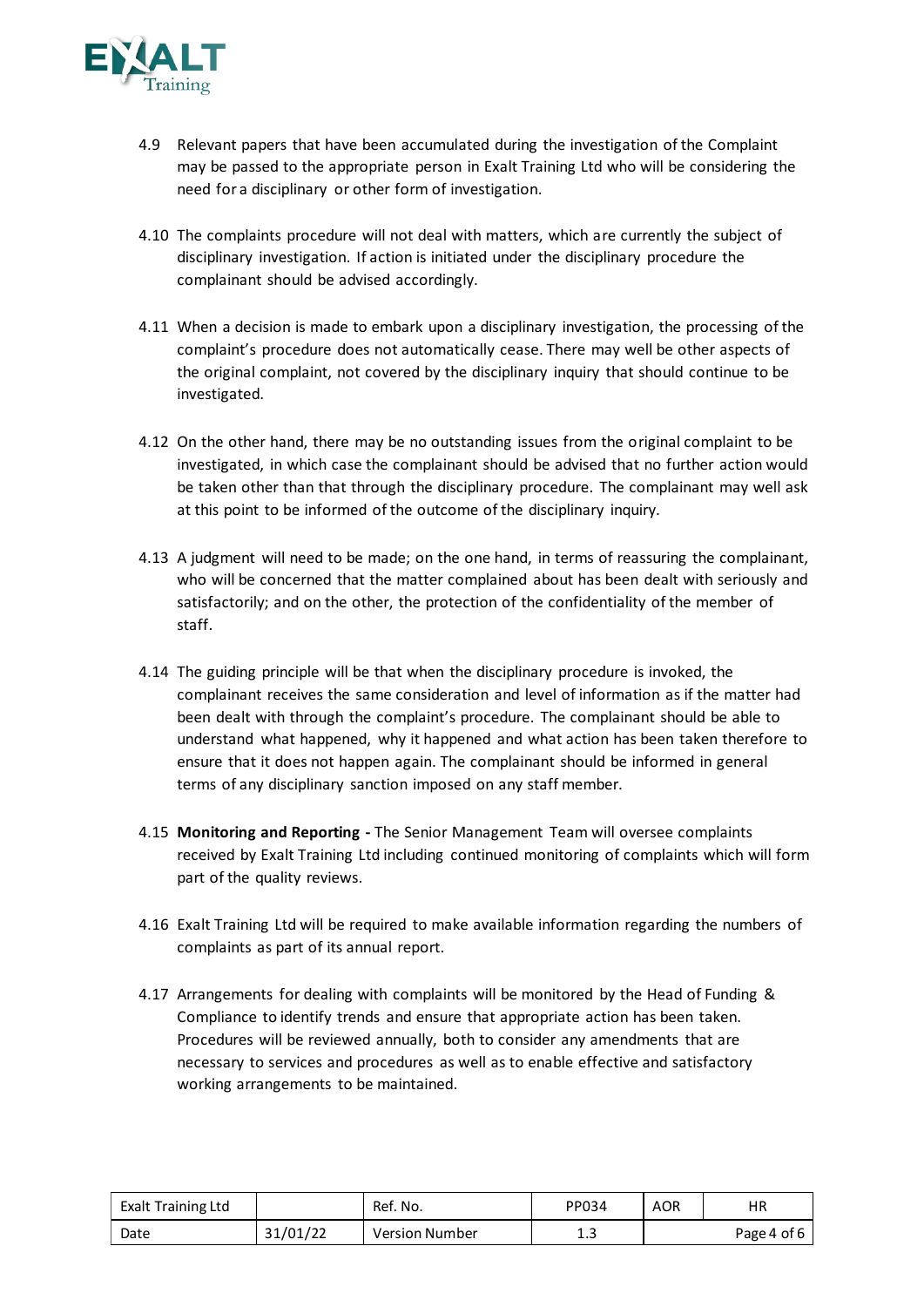

- 4.18 Exalt Training Ltd through its Monitoring and Reporting of the frequency and handling of complaints will constantly be looking for ways in which Complaints, Policies and Procedures can be improved. When such improvements are implemented, these will in turn be monitored by the Board of Director's and will become part of the quarterly quality report.
- 4.19 Spot checks will be made to verify that action resulting from a complaint has been implemented. All formal complaints should be in writing. Where the complainant is unable to put the formal complaint in writing, the HR Manager should ensure that a record of the complaint is made and ask the complainant to sign it.

# **5. DEFINITIONS**

- 5.1 **What is a Complaint?**  is when a learner, employer or stakeholder informs Exalt Training Ltd that they are not happy with something that we have done or not done, and we have not put things right.
- 5.2 **Customer**  is anyone who contacts Exalt Training Ltd to request a service or is in receipt of a service.

#### 6. **RELATED POLICIES**

- 6.1 Equality and Diversity Policy
- 6.2 Training Appeals Policy
- 6.3 Safeguarding Policy
- 6.4 Examination Regulations
- 6.5 Data Protection Policy
- 6.6 Employee Grievance Procedure

# 7. **WHO WILL NEED TO KNOW ABOUT THIS POLICY**

- 7.1 All staff
- 7.2 All Managers

#### **8.0 RESPONSIBILITY**

- 8.1 The Senior Management Team and all those in managerial or supervisory roles are responsible for developing and encouraging good customer care handling practice within their teams.
- 8.2 Compliance with Customer Complaints Policy is the responsibility of all members of the Company who deal with customers

| Exalt Training Ltd |          | Ref. No.              | PP034 | <b>AOR</b> | НR          |
|--------------------|----------|-----------------------|-------|------------|-------------|
| Date               | 31/01/22 | <b>Version Number</b> | 1.J   |            | Page 5 of 6 |